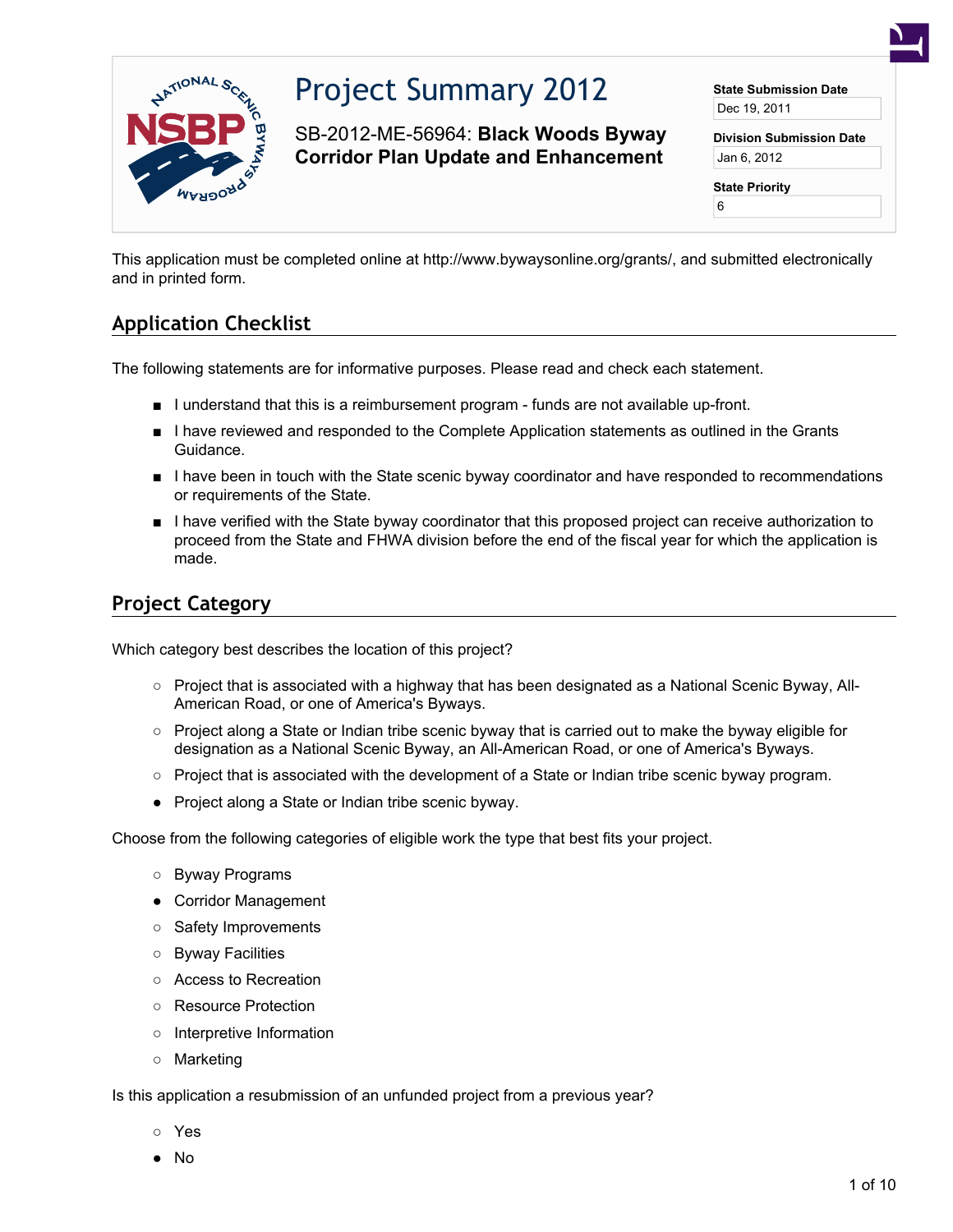### **Project Location**

State(s) involved in project:

Maine

Indicate the byway's regional location within the State. Reference prominent landmarks such as parallel major highways, natural features, counties, or large cities, that makes the byway(s) easy to locate in a road atlas.

The Black Woods Scenic Byway is located in eastern Maine along State Route 182 between the historic towns of Franklin and Cherryfield. Map attached.

Briefly describe the project's location(s) on the byway using references to route numbers, byway gateway communities, project location communities and landmarks so any reviewer can identify the project sites.

The proposal updates and enhances the Corridor Management Plan adopted in August, 2005, affecting the entire byway. Specific interpretive sites are noted on an attached map.

#### **Associated Byways**

|           | State   Byway Name |
|-----------|--------------------|
| <b>ME</b> | Blackwoods Byway   |

Is this project consistent with the Corridor Management Plan(s) for the byway(s) involved?

- Yes
- No / CMP not available

#### **Congressional Districts**

|    | State   District   Representative (at time of application) |
|----|------------------------------------------------------------|
| ME | Michaud, Michael H.                                        |

#### **Abstract**

#### **Project Description**

Complete the sentence "This project will..." before adding remaining information.

This project will update and enhance the 2005 Corridor Management Plan for the Black Woods Scenic Byway. Major projects envisioned in the original plan have been completed, creating new opportunities for coordination, visitor education, and additional project proposals. However, entering the seventh year of implementation signals the time to review our accomplishments and set new goals and objectives. The updated plan will include detailed interpretive and sustainability plans, two steps beyond the first Corridor Management Plan.

#### **Byway Benefits**

Complete the sentence "This project benefits the byway traveler by..." before adding remaining information.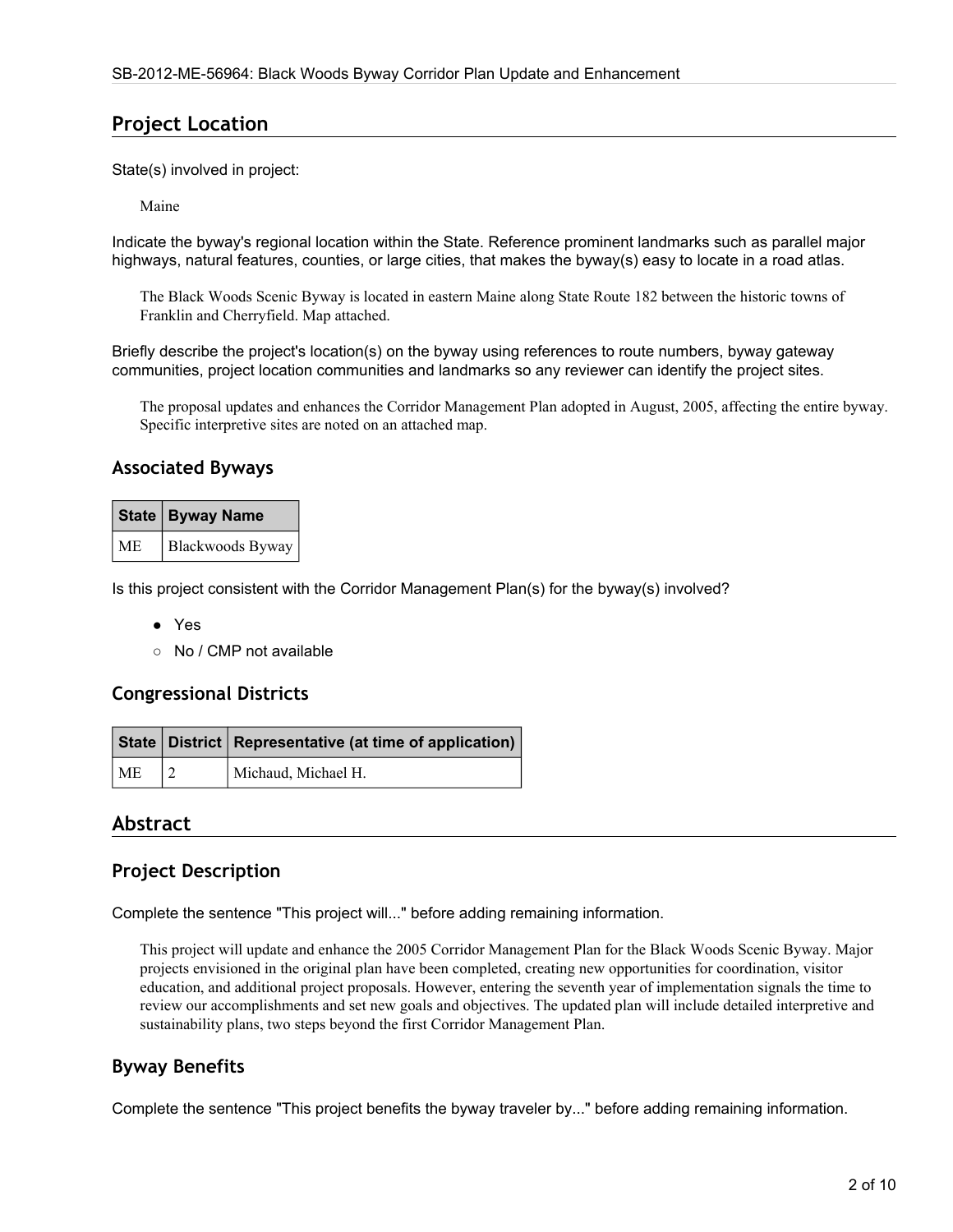This project benefits the byway traveler by establishing a new framework for visitor experiences to take full advantage of our new scenic, recreational and cultural facilities. This proposed plan will include enhanced sections on interpreting the Black Woods experience and creating a sustainability plan for the future.

#### **Narrative**

#### **Project Summary**

Completely describe all the major elements of your proposed project in a concise but complete summary.

This project supports updating and enhancing the 2005 Corridor Management Plan. The current plan is available online at www.blackwoodsbyway.org. That plan established a baseline for this old, yet neglected scenic byway. Though first designated in 1971, little was done to enhance visitor experience at the time the Corridor Management Plan was prepared.

Since that time a great deal has happened, primarily funded through state resources. Improvements include reconstruction of the roadway, creation of the Tunk Mountain - Hidden Ponds trail head parking area with privy and information kiosk, improvement of the Tunk Lake boat launch facility with a privy, expanded parking area, waste and recycling receptacles, improvement of the Spring River Lake recreation parking area with a privy, information kiosk and better parking, creation of a new boat ramp and parking area on Long Pond and closing of the very dangerous Long Pond boat launch, creation of a new trail and campsite on the Tunk Stream outlet of Spring River Lake, significant improvements to historic parks in Franklin and Cherryfield, opening of the Sunrise Trail, a rail trail conversion that forms a loop with the Black Woods Byway, and many improvements to local hiking trails.

In contrast to six years ago, the Black Woods Scenic Byway now has a lot of very visible things to do. We aren't done, though. This area includes more than 24,000 acres of woods, lakes and streams crisscrossed by hiking and canoe trails. Most visitors pass through unaware of the adventures on either side of the byway.

Several big goals remain and new ones are emerging.

Visitor education is still inadequate. Each of our scenic and recreational turnouts has hidden gems for the informed eye. The Caribou Loop trail, for instance, passes small, historic mining pits where prospectors sought gold, silver and molybdenum. These sites have stories to tell, but to date we lack a coherent interpretive plan to lay out the themes and create the facilities to tell them. In order to tell our stories well, this Corridor Management Plan update will include a much more detailed interpretive plan.

The recreational system is still a patchwork. The big gaps have been closed, but additional planning and organization building are needed to tie it all together. Two towns and several state agencies are working together in ways they never had in the past, but sustaining this unique byway will require additional institutionalization of our shared efforts. In order to solidify our working relationship, this Corridor Management Plan update will include a robust new chapter on byway sustainability.

This plan update process will follow guidelines established by the Federal Highway Administration and the Maine Department of Transportation. Planning will include regular public participation through byway presentations and meetings, use of our website www.blackwoodsbyway.org, facebook page and other social media, and input from travel guides and businesses. Presentation will highlight analyses of data on road safety, visitor profiles, environmental analysis employing geographic information technologies and remote sensing and findings from public outreach. Draft chapters of the plan update will be posted online and provided to town offices for public review and comment. The final form of the plan update will be reviewed and approved (or not!) by the host towns and state agencies.

This plan will pursue three levels of public participation.

1: A core planning team will meet regularly to hammer out elements of the plan, with HCPC serving as the lead consultant supported by planners with Washington County Council of Governments, the Maine Department of Transportation, Bureau of Parks and Lands, Inland Fisheries and Wildlife, Land Use Regulation Commission, and local governments of Cherryfield and Franklin.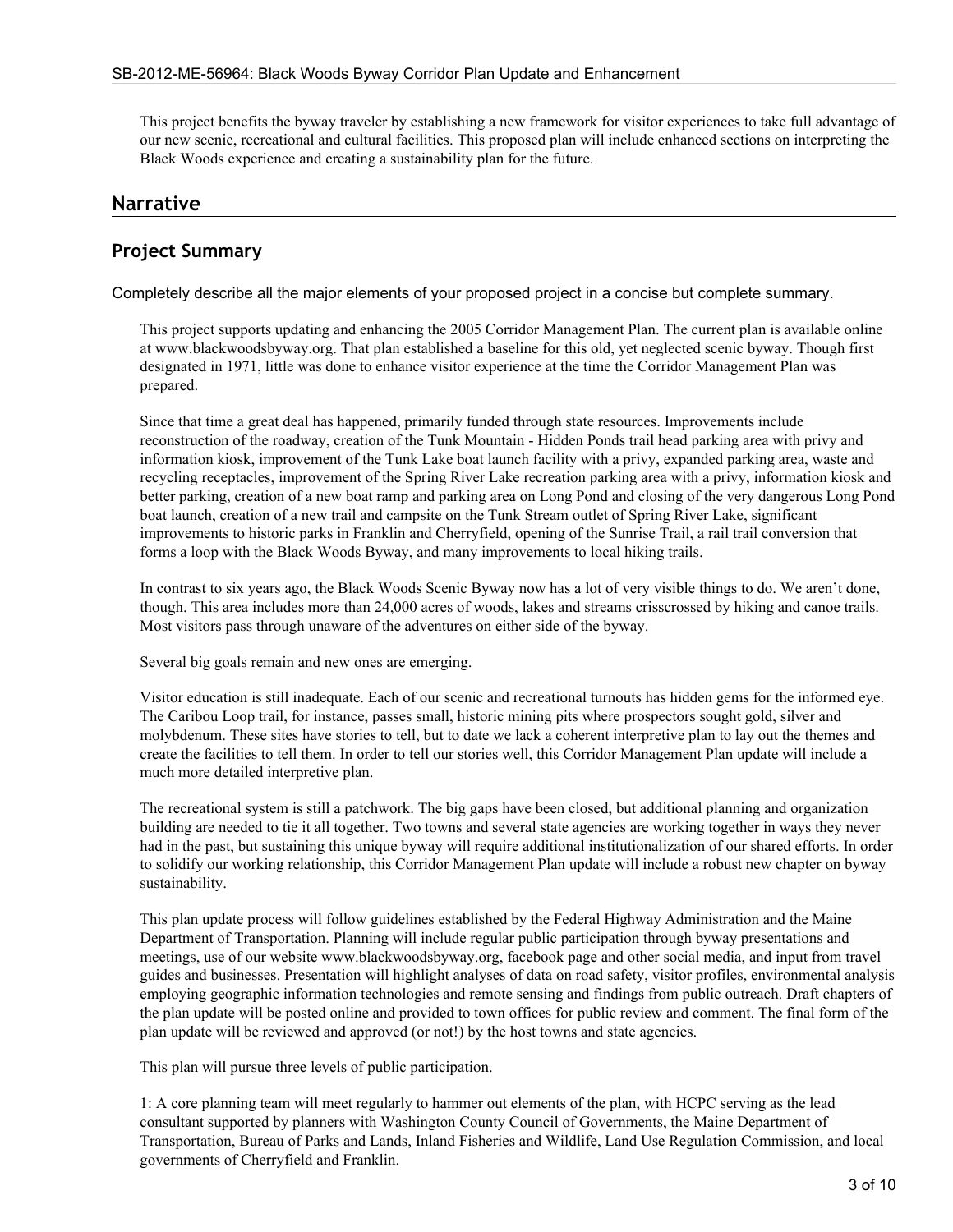2: An steering and oversight committee will be enlisted to review elements of the plan and provide guidance for core planning activities. Higher level leaders in local and state government as well as representatives from national byways organizations will participate at this level.

3: Public at large - a limited number of public meetings will be held in Franklin and Cherryfield to engage residents though dialog about the byway, how it can benefit their communities as well as concerns about latent consequences. Minimally there will be three meetings for project scoping, draft and final plan presentations.

#### ECONOMIC AND JOBS BENEFITS

The Black Woods Byway Corridor Management Plan Update and Enhancement requests a Federal contribution of \$22,000. These funds are used primarily for planning services. This is expected to generate a direct impact of  $\frac{1}{2}$  FTE over the course of one year. Matching contributions of \$5,500 are expected to produce a measurable indirect impact of 1/ 8 FTE over one year. As this byway is very rural, the local multiplier effect would be small. A regional multiplier effect of tourism has been estimated to range between 3 and 10 for tourism related investments in Maine (Nykiel, Husson University). Taking the low end of this range, the \$22,000 Federal investment would produce an indirect impact of \$66,000, or 1  $\frac{1}{2}$  FTE above the direct impact. Induced impacts are expected to be more significant, but difficult to project. Improved byway facilities and information are intended to extended visitors time in the region and boost spending on local food, lodging and services. Much of this is captured by the multiplier. Long term induce impacts will depend on our ability to develop a critical mass of tourism to generate more significant investments, particularly in hospitality and recreation. Combined efforts on the Black Woods Byway, Sunrise Trail and Bold Coast Byway will help us to reach this threshold.

### **Benefit to Byway Traveler**

Describe how the proposed project will benefit a byway traveler, add to their travel experience or fulfill an important objective of your CMP.

The project will fund an updated and enhanced Corridor Management Plan with significant interpretive and sustainability elements. The new plan will establish the groundwork for improved visitor experiences.

The 2005 Corridor Management Plan proved to be very effective in providing a basis on which we built new byway facilities, created online information and collaborated with local, regional and state agencies. Visitors benefited from plan implementation and now enjoy new scenic turnouts trail heads, boating facilities, campsites and hiking trails. The byway also intersects in two locations a newly built 85+ mile multi-use trail, popular with cyclists, ATV's and snowmobiles. The Maine Bureau of Parks and Lands has constructed and improved miles of mountain hiking trails that are also accessed from this byway. New signage has been installed to build awareness of these sites. Fledgling interpretive and geo-caching signs are helping visitors to navigate the byway and learn more about its intrinsic values.

The proposed CMP update will significantly expand our emphasis on the visitor interface, in effect creating the framework for our first interpretive plan for the byway. This plan will include themes of sustainable forestry practices, opportunities for exciting outdoor recreation, and native American and European American history and culture. This plan will form the basis for future interpretive project development including interpretive signs, brochures, maps and webbased information.

Finally, a new byway has been designated that is contiguous to the Black Woods Byway. The Bold Coast Scenic Byway follows Route 1 connecting Milbridge, Lubec and Eastport, and intersecting the Black Woods Byway in Cherryfield. This presents new, quite dramatic opportunities for visitors, but also new challenges for wayfinding and project coordination. This plan will help us to document a future working relationship between the two byways and should provide benefits to travelers on both.

# **Prior Projects**

Describe any relationship between this project and previously funded National Scenic Byways Program grant projects. In addition, discuss how the proposed work relates to any multi-year work plan byway leaders have developed.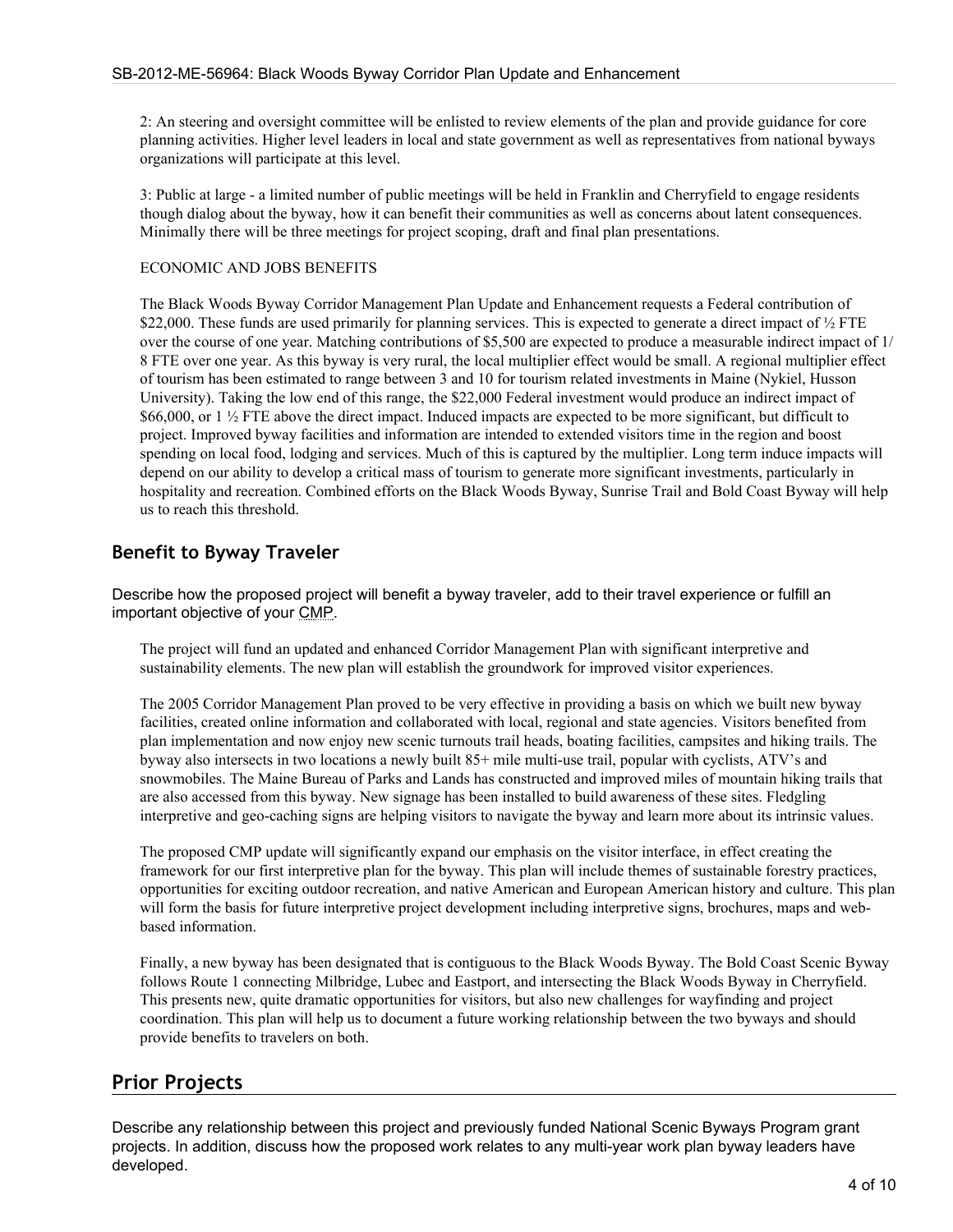The first Corridor Management Plan was prepared with support from the Maine Department of Transportation. Upon plan adoption, the byway has received two grants for project implementation. This funding played an important role in facilitating public outreach, preparing GIS, traffic and safety analyses and coordinating planning, surveying and construction of new byway facilities.

# **Project Coordinator**

Please provide contact information for a person responsible for this project.

| Name: James H Fisher                             |
|--------------------------------------------------|
| Title: Senior Planner                            |
| Organization: Hancock County Planning Commission |
| Address: 395 State Street<br>Ellsworth, ME 04605 |
| Phone: 207-667-7131                              |
| Fax: 207-667-2099                                |
| E-mail: jfisher@hcpcme.org                       |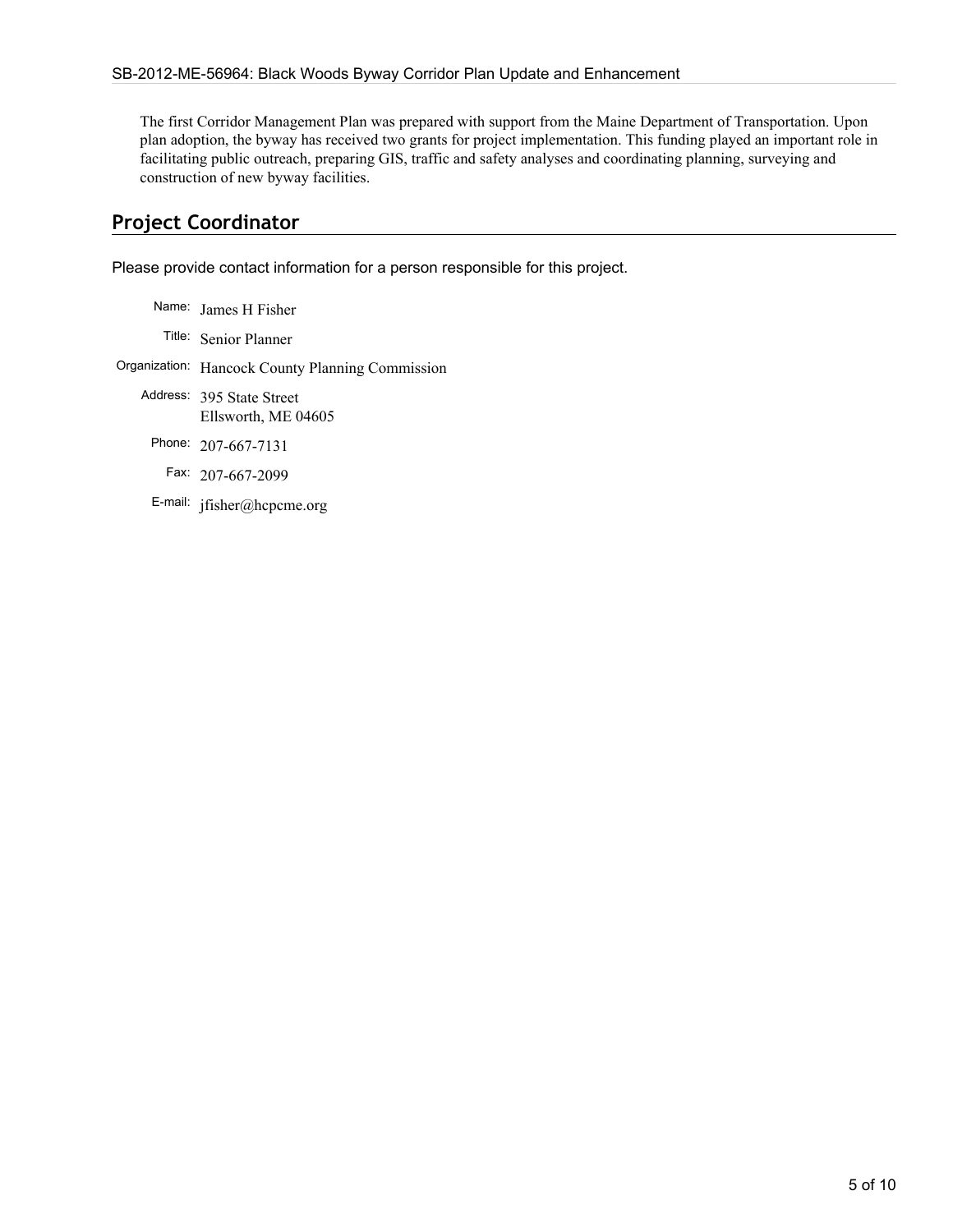# **Work Plan**

| <b>Milestone/</b><br><b>Task</b>                | <b>Start</b><br><b>Date</b> | <b>Duration   Party</b> | Responsible                                                      | <b>Justification</b>                                                                                                                                                                                                                                                                                                                                                              |
|-------------------------------------------------|-----------------------------|-------------------------|------------------------------------------------------------------|-----------------------------------------------------------------------------------------------------------------------------------------------------------------------------------------------------------------------------------------------------------------------------------------------------------------------------------------------------------------------------------|
| Establish<br>funding<br>agreement<br>with State | $AAD*$                      |                         |                                                                  |                                                                                                                                                                                                                                                                                                                                                                                   |
| Corridor<br>Management<br>Plan Update           | $AAD +$<br>$1 day*$         | 12<br>months            | James Fisher,<br><b>Hancock County</b><br>Planning<br>Commission | This is the heart of the proposal. The current plan is passing its sixth year of implementation. Many of the original goals<br>and objectives have been accomplished. While others remain, it is time to update this document with new goals and<br>objectives, recognizing what has been accomplished and new partners in order to move forward.                                 |
| Public<br>Outreach                              | $AAD +$<br>$1 \text{ day*}$ | 12<br>months            | James Fisher,<br>Hancock County<br>Planning<br>Commission        | This is an integral part of the Corridor Planning Process. The participation process is described in the project narrative.                                                                                                                                                                                                                                                       |
| Interpretive<br>Planning                        | $AAD +$<br>6<br>months*     | 6 months                | James Fisher,<br><b>Hancock County</b><br>Planning<br>Commission | Because this is a Corridor Management Plan update for a byway that has seen notable expansion of visitor assets, the<br>inclusion of a significant chapter on interpretation of the corridor's intrinsic values will help to launch the next wave of<br>projects geared to telling our story effectively.                                                                         |
| Sustainability<br>Planning                      | $AAD +$<br>6<br>months*     | 6 months                | James Fisher,<br><b>Hancock County</b><br>Planning<br>Commission | This is a second extension beyond the original Corridor Management Plan. This chapter will help to institutionalize<br>what we have learned working among local, regional and state entities. State byways remain in a precarious condition<br>with uncertainty about funding and recognition. Local and private resources will play a critical role in sustaining this<br>byway. |

\* AAD = Actual Award Date (estimated to be May 01, 2012)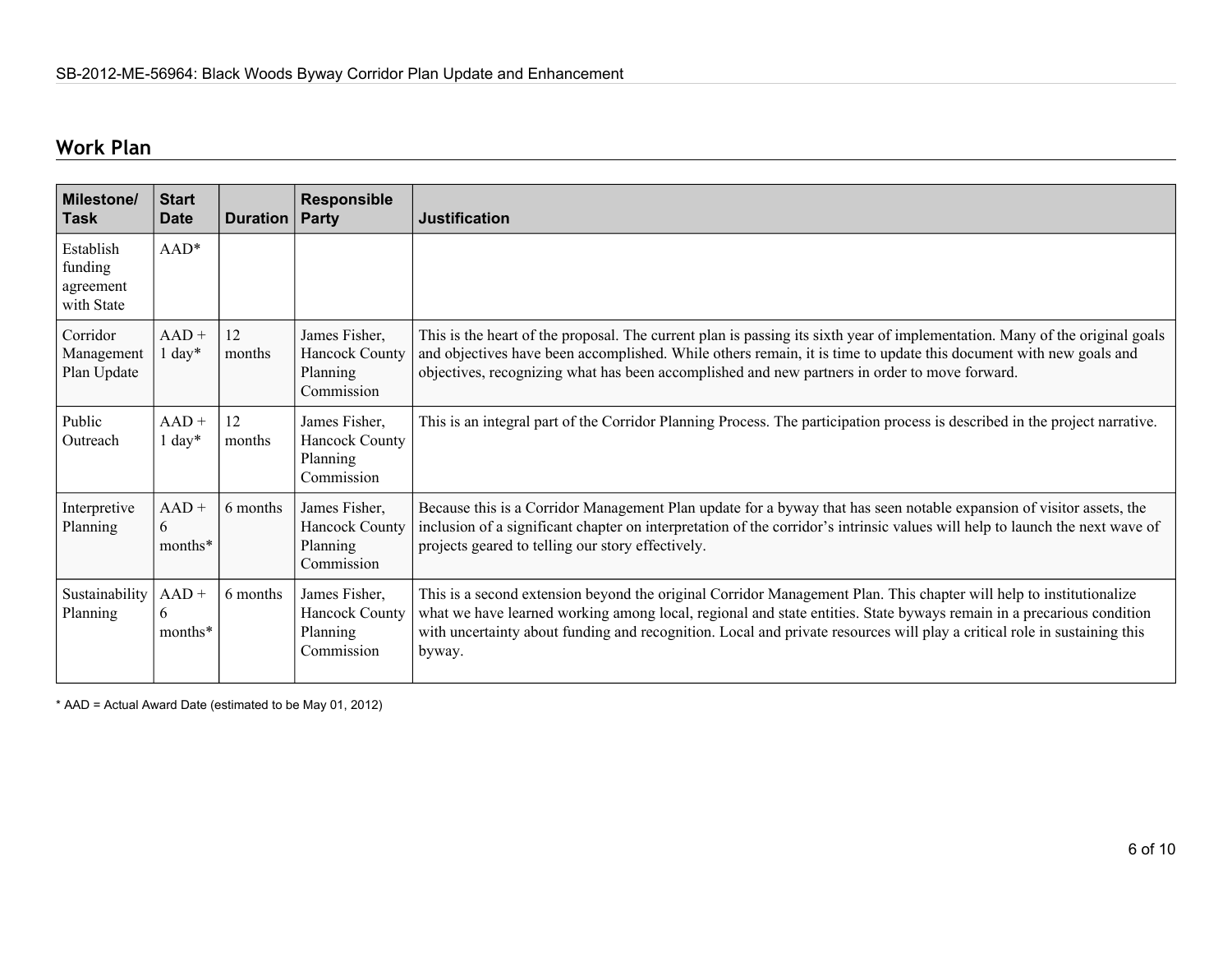### **Budget**

### **Cost Breakdown**

| #            | <b>Description</b>                  | <b>Total Cost</b> | <b>Requested</b> | <b>Match</b> |
|--------------|-------------------------------------|-------------------|------------------|--------------|
|              | <b>Corridor Management Planning</b> | 10,000            | 8,000            | 2,000        |
|              | Public Outreach                     | 2,500             | 2,000            | 500          |
| 3.           | Interpretive Planning               | 10,000            | 8,000            | 2,000        |
| 4.           | <b>Sustainability Planning</b>      | 5,000             | 4,000            | 1,000        |
| <b>Total</b> |                                     | \$27,500          | \$22,000         | \$5,500      |

### **Matching Funds**

| <b>Source</b>                      | <b>Type</b> | <b>Description</b> | <b>Amount</b> |
|------------------------------------|-------------|--------------------|---------------|
| Maine Department of Transportation | Cash        |                    | 5,500         |
| Total                              |             |                    | \$5,500       |

### **Funding Allocation**

Do the byways involved in the project cross any Federal Lands? (Check all that apply)

- Bureau of Indian Affairs
- Bureau of Land Management
- Fish and Wildlife Service
- National Park Service
- USDA Forest Service

If this project is selected for funding, please indicate your preference for carrying out the project (check one):

- FHWA allocates the funds for the project to the State DOT
- FHWA allocates the funds for the project to one of the Federal Land Management agencies marked above (provide contact information below)
- FHWA allocates the funds for the project to an Indian tribe or tribal government (provide contact information below)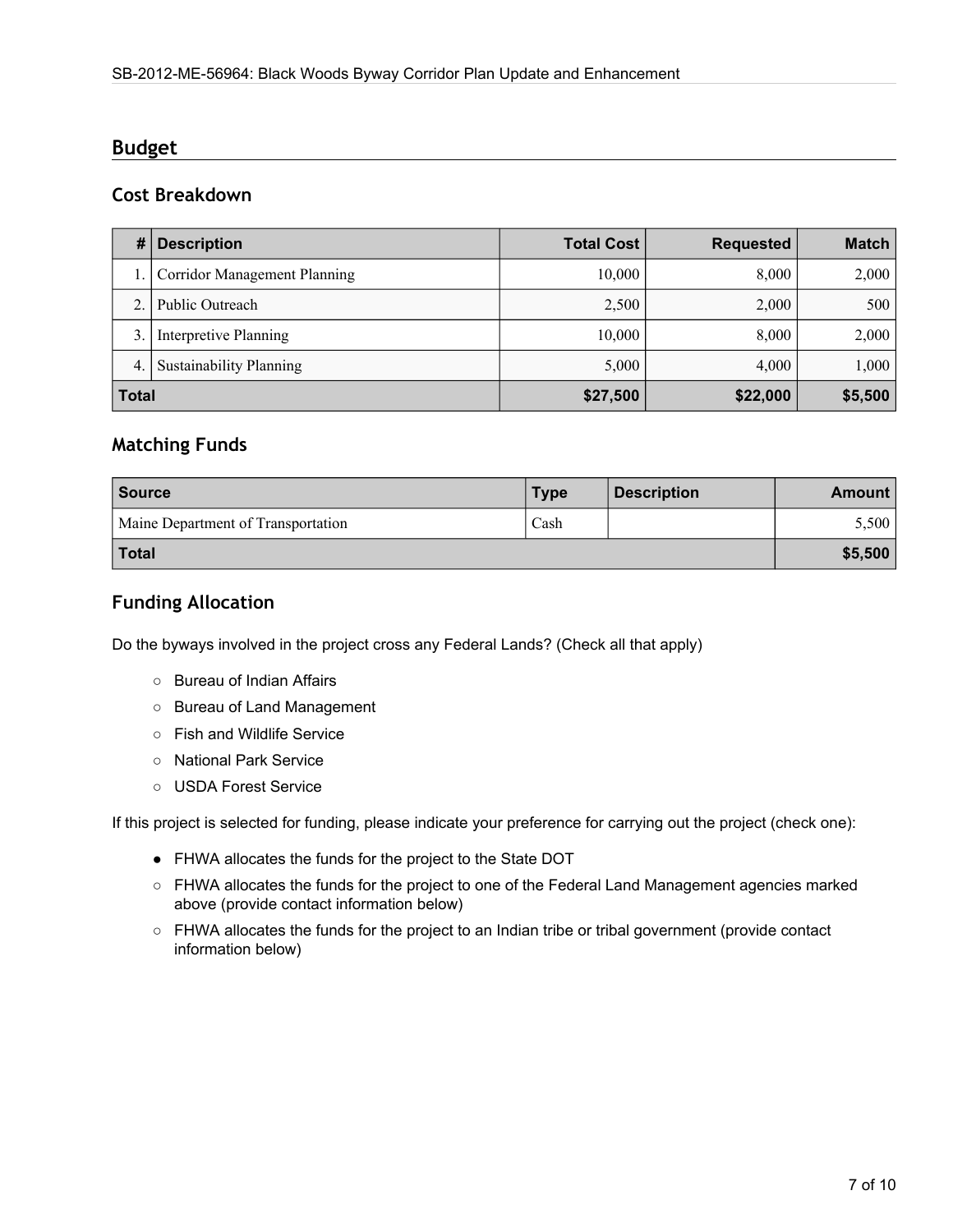If funding should be allocated to a Federal land management agency or Indian tribal organization, please provide contact information for that organization:

Name: Title: Organization: Address: Phone: Fax: E-mail:

# **Attachments**

Use this as a checklist to verify that all attachments are provided with your printed application.



#### □ **Black Woods Byway Location Map**

Map indicates designated byway as well as western and eastern extensions under consideration.

Digital version: **[BlackwoodsBywayMap.jpg](http://bywaysonline.org/grants/application/attachments/20799_b5y0tr6fz7.jpg)** (1.3 MB)



#### □ **Black Woods Byway Corridor Management Plan Goals and Objectives**

These are the major goals and objectives chosen in 2005. These are a starting point for the next six year plan.

Digital version: [BlackWoodsGoals2005.pdf](http://bywaysonline.org/grants/application/attachments/20807_zh0lr8ae06.pdf) (89.4 KB)

| with the control of the control to the<br>$\cdots$                                                 |                                                  |
|----------------------------------------------------------------------------------------------------|--------------------------------------------------|
| all principal and will be a simple to the state of the party                                       | <b>CARD AT ANY</b>                               |
|                                                                                                    |                                                  |
| March 1974                                                                                         |                                                  |
| h.<br>÷<br>-                                                                                       | <b>CALL AND A</b><br>۰                           |
| <br>٠                                                                                              |                                                  |
| وحدودهم                                                                                            | w<br>                                            |
| THE R. P. LEWIS CO., LANSING MICH.<br>Constitute of London Company<br>٠<br>-                       | --                                               |
| ----<br>٠                                                                                          |                                                  |
|                                                                                                    |                                                  |
| b<br><b>CARD CARD</b>                                                                              | <b>CALL CALL</b>                                 |
| and the court and the<br>b<br>the control with the                                                 | <b>STATISTICS</b>                                |
| agman<br>ı                                                                                         | ÷<br>۷                                           |
|                                                                                                    | ٠                                                |
| <b>CONTINUES IN A SERVICE</b><br>the second company to the company of the second                   | ٠<br><br>--                                      |
| ----                                                                                               | $\frac{1}{2}$<br>$\sim$                          |
|                                                                                                    | ı                                                |
| ۰<br><b>WITH SECRETS</b><br>۰<br><b>With College College</b>                                       | THE R. P.<br>$\sim$                              |
| and the second company of the first state                                                          | $\sim$<br>--                                     |
| strike that is and in constrainty company and<br>ı<br>the control of the second state and with the | <br>--<br>٠<br>٠                                 |
| and the party                                                                                      | m                                                |
| contributed and provided                                                                           | ۰<br>and count manager                           |
| and the property of the party of the property<br>۹<br><b>By a firm of the country</b>              | <b>State Address</b><br>$\rightarrow$<br>÷<br>-- |
| an interest products.                                                                              |                                                  |
| ____                                                                                               |                                                  |

#### □ **Black Woods 2005 Action Plan**

Many of these objectives have been accomplished and will need to be updated.

Digital version: [BlackWoodsActionPlan.pdf](http://bywaysonline.org/grants/application/attachments/20806_2rmkrlj505.pdf) (29.4 KB)



#### □ **Black Woods Byway Trail Map**

This map illustrates some of the locations that will require additional visitor information.

Digital version: [BlackWoodsTrailsMap.JPG](http://bywaysonline.org/grants/application/attachments/20803_4h4q7uu7t4.JPG) (352.3 KB)



#### □ **Tunk Mountain Trail Head Facility**

This is a new facility with extensive scenic and recreational possibilities, but little visitor information.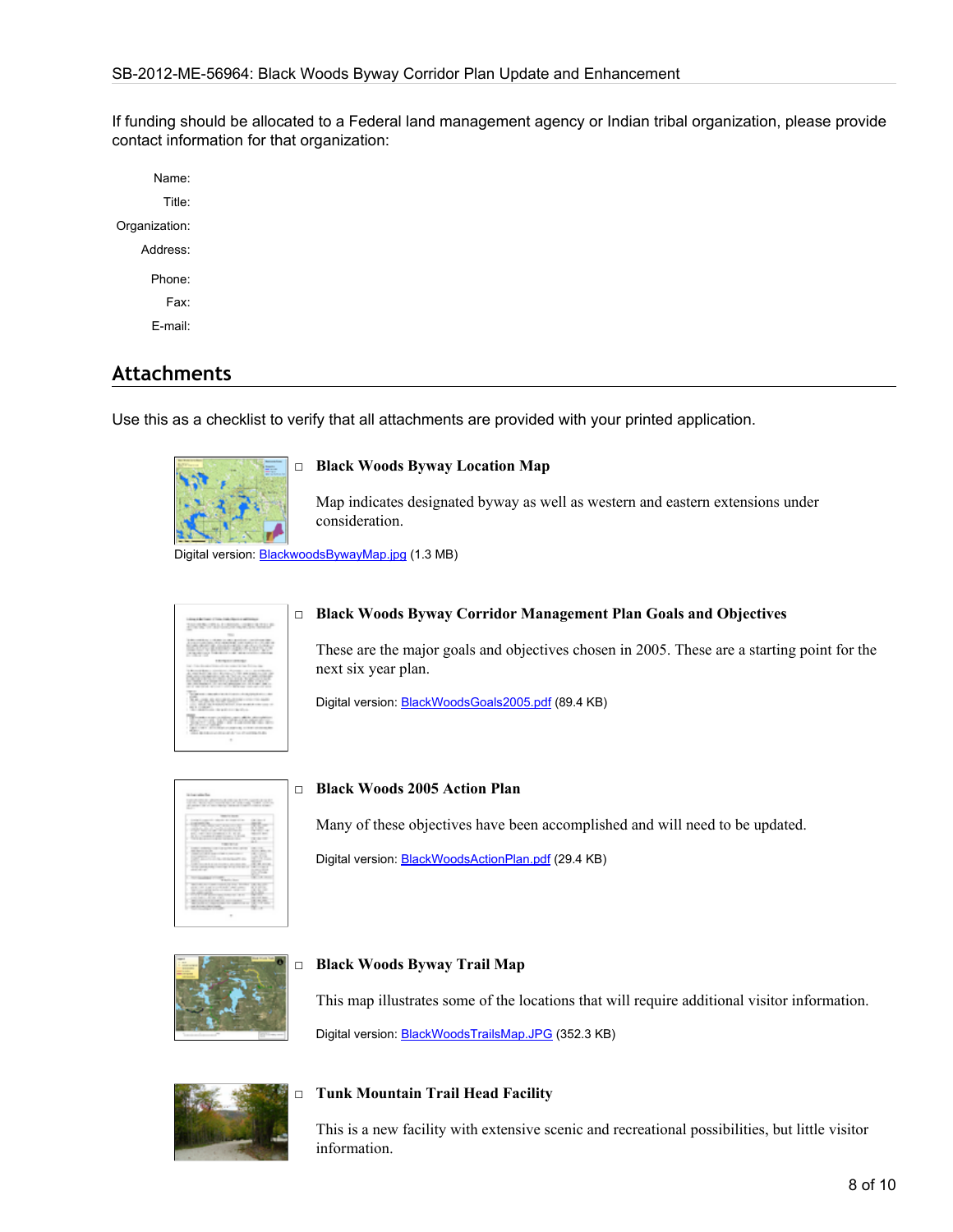Digital version: [TunkMtTrailHeadAutumn.jpg](http://bywaysonline.org/grants/application/attachments/20804_r587cq82kw.jpg) (335.1 KB)



#### □ **Tunk Mountain Kiosk**

This new kiosk provides a ready location for maps and interpretive information.

Digital version: [TunkMtKiosk.JPG](http://bywaysonline.org/grants/application/attachments/20805_2e4zz6hmkd.JPG) (400.3 KB)



#### □ **Tunk Lake Privy and Recycle Bin**

This recently installed privy and recycle bin provide a needed visitor service, but also creates additional work and challenges for sustainability.

Digital version: [TunkLakeRecyclePrivy.JPG](http://bywaysonline.org/grants/application/attachments/20808_kqncmpkakx.JPG) (625.3 KB)